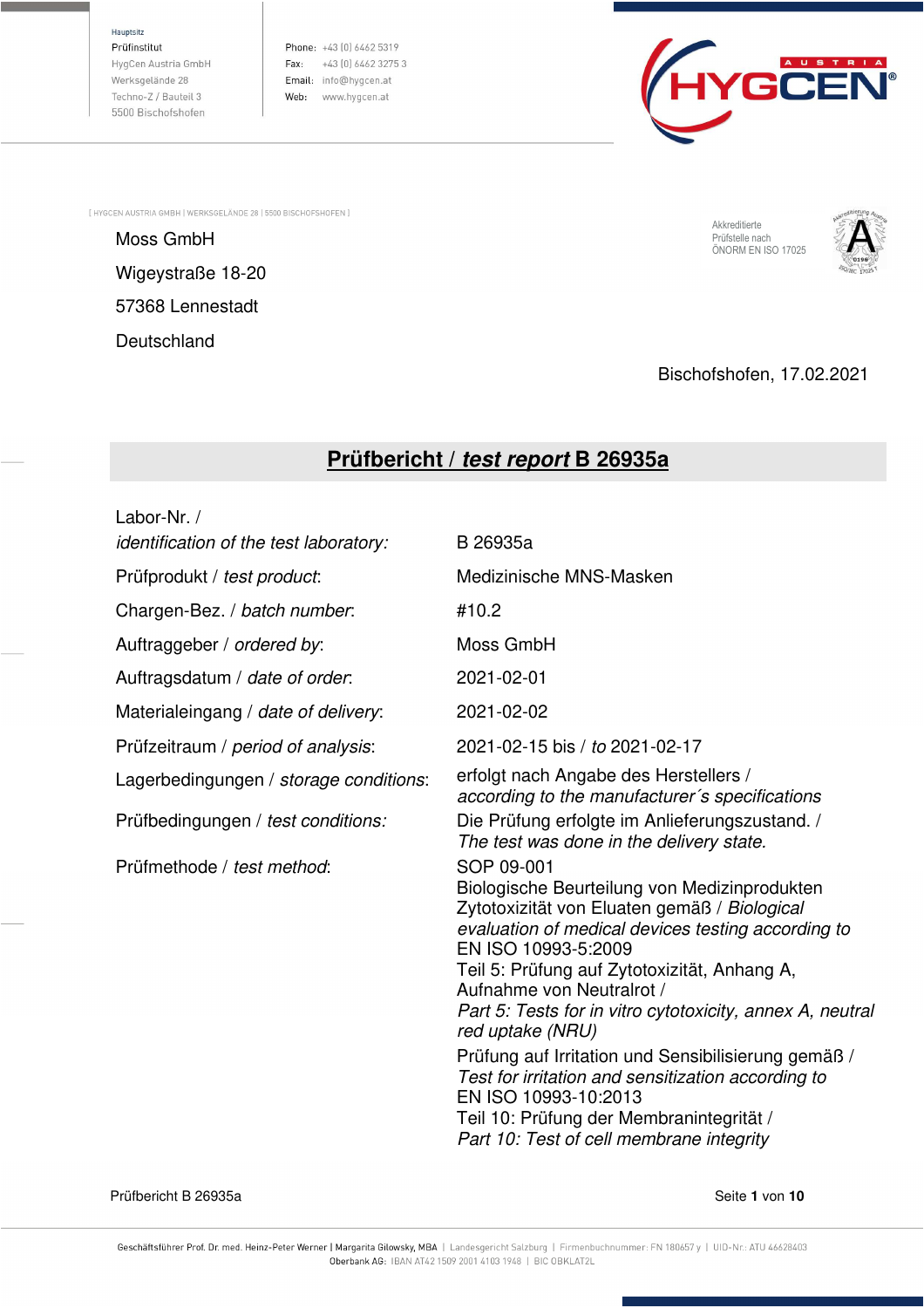

Raumtemperatur / room temperature: 19.1 °C

Relative Luftfeuchtigkeit (Raum) / relative humidity (room):  $23 \frac{1}{6}$ 

Bestimmungsgemäße Anwendungsart gemäß Herstellerangaben / Intended use according to the manufacturer:

#### **Extrakt / extract:**

Extraktionsbedingungen /

Extraktionsverhältnis / extract ratio: 6 cm²/ml

Extraktionsmenge und Volumen / sample amount and volume:

Extraktionsdauer / *duration of extraction*: 24 h  $\pm$  2h

Extraktionstemperatur / temperature of extraction: 37°C ± 1°C

pH-Wert des Extrakts /

Farbveränderung / change of colour nein / no Präzipitat / *precipitate*: ohne / without Extraktbehandlung / treatment of extraction: keine / none Extraktlagerung / storage of extracts: nicht zutreffend / not applicable

Kommentare / comments: keine / none

Probenbehandlung / sample processing: gemäß / according to EN ISO 10993-12:2012 Das Produkt ist während des gesamten Prüfverfahrens aseptisch behandelt worden. / The product was treated under aseptic conditions throughout the complete test procedure.

Probenahme / sampling: Es wurde ein repräsentatives Teil der Probe zur Überprüfung verwendet. / A representative part of the test sample was used for testing.

Aussehen / appaerance: Fotodokumentation im Anhang / photo documentation in the annex

> Medizinische Gesichtsmasken zur Verminderung der Infektionsverbreitung / Medical face masks to minimise the risk of infection spreading.

conditions of extraction: gemäß / according to EN ISO 10993-12:2012

60 cm<sup>2</sup> Material in 10 ml Extraktionsmedium / 60 cm² material in 10 ml extraction medium

Extraktionsmedium / *extraction medium*: DMEM + 2% FBS + 1% Pen/Strep + L-Glutamin (Komplettmedium) / DMEM supplemented with 2% FBS and 1% pen/strep + l-glutamine (complete medium)

pH value from the extract: B 26935a 100% Extrakt / extract 50% Extrakt / extract 8.40 8.09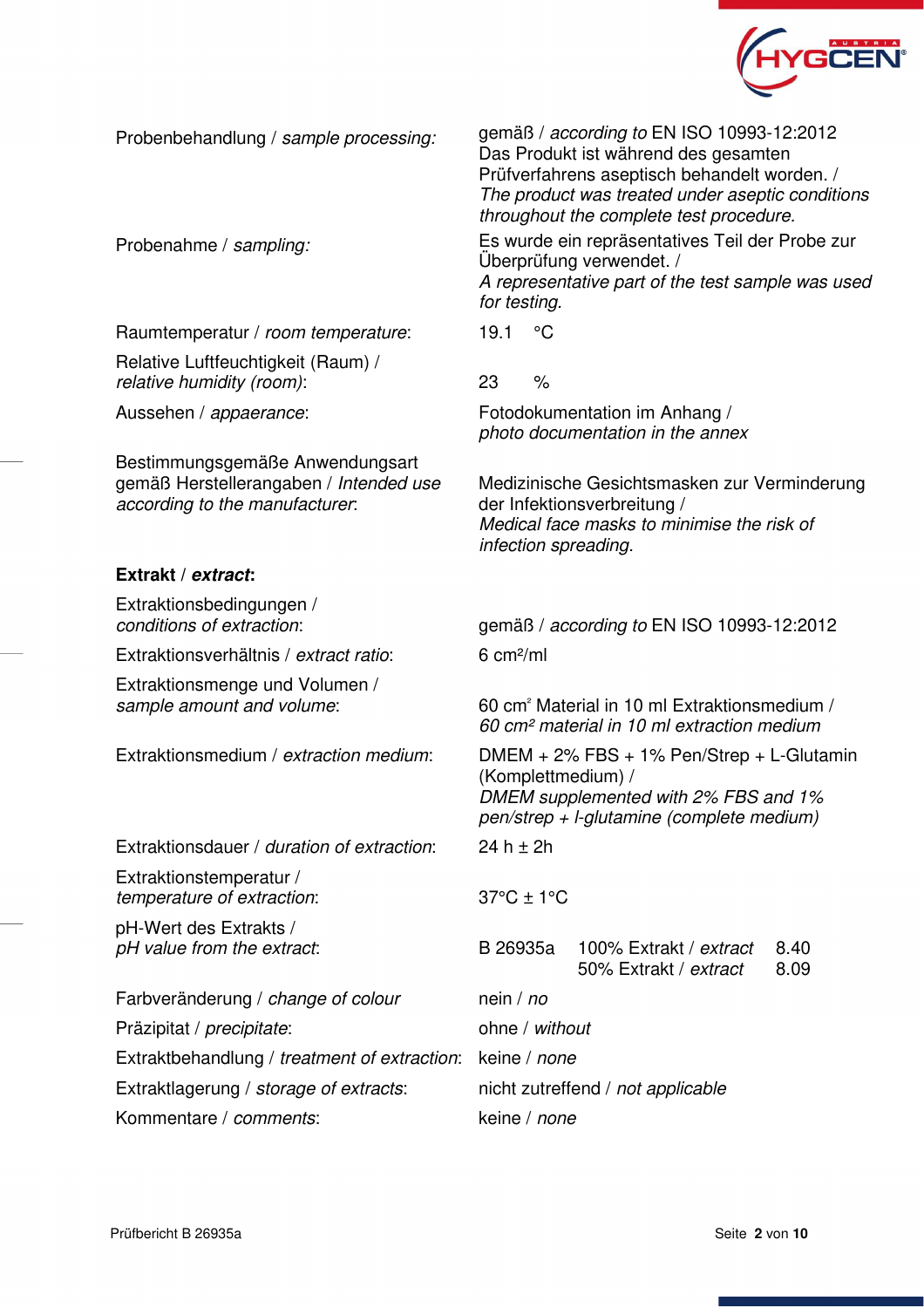

**Beobachtungen Zellreaktion /** 

**Prüfanforderung / test requirement:** 

EN ISO 10993-10: LDHe

**notice cell reaction:** Morphologische Veränderungen / morphological transformations: Ja / yes

EN ISO 10993-5, Anhang / annex A: Neutralrot Methode / neutral red uptake Zellvitalität / cell viability ≥ 70%

Zellschädigung / cell damage ≤ 30%

#### **Materialien und Methoden / materials and methods**

| Zellkultivierung / cell culture:                 | Vero-Zellen (ATCC CCL-81) sind eine adhärente<br>Zelllinie des Nierengewebes einer äthiopischen<br>Grünmeerkatze. Zur Testung wurden die Zellen in einer<br>$1 \times 10^5$ Zellen/ml<br>Konzentration<br>von<br>in<br>96-Well<br>Mikrotiterplatten angelegt und 24 h bei 37°C<br>und<br>Brutschrank<br>inkubiert,<br>eine<br>$5\%$ CO <sub>2</sub> im<br>um<br>semikonfluente Einschichtkultur zu bilden. |  |  |
|--------------------------------------------------|------------------------------------------------------------------------------------------------------------------------------------------------------------------------------------------------------------------------------------------------------------------------------------------------------------------------------------------------------------------------------------------------------------|--|--|
|                                                  | Stock cultures of Vero cells (ATCC CCL-81), an<br>adherent cell line derived from grivet kidney tissue,<br>were used. Cells with a concentration of $1x105$ cells/ml<br>were seeded in 96-well microtitre plates and incubated<br>24 hours at 37 $\degree$ C and 5% CO <sub>2</sub> to form a cell culture<br>monolayer.                                                                                   |  |  |
| Exposition / treatment:                          | Nach 24 Stunden Inkubationszeit der Zellen wurde ein<br>Mediumwechsel mit Testmedium vorgenommen. Dazu<br>wurde das Medium dekantiert und 100 µl pro Vertiefung<br>Prüfmedium hineinpipettiert. Eine Inkubation für<br>24 Stunden bei 37°C und 5% schließt sich an.                                                                                                                                        |  |  |
|                                                  | After 24 hours of incubation the medium<br>was<br>exchanged with the test medium by carefully decanting<br>the medium and adding 100 µl of test medium, followed<br>by incubation for an additional period of 24 hours at<br>37 $\degree$ C and 5% CO <sub>2</sub> .                                                                                                                                       |  |  |
| Blindprobe NR Methode /<br>blank feed NR uptake: | Blindprobe wurde Komplettmedium<br>ohne<br>Als<br>Prüfmedium inkubiert.                                                                                                                                                                                                                                                                                                                                    |  |  |
|                                                  | As blank feed cells were incubated with complete<br>medium without test medium.                                                                                                                                                                                                                                                                                                                            |  |  |
| Extrakte / extracts:                             | Extrakte wurden frisch vor der Prüfung gemäß<br>EN ISO 10993-12:2012 hergestellt, sofort für die<br>Prüfung verwendet und nicht gelagert.                                                                                                                                                                                                                                                                  |  |  |
|                                                  | Extracts were generally prepared fresh according to<br>EN ISO 10993-12:2012, used immediately for the<br>assay and were not stored.                                                                                                                                                                                                                                                                        |  |  |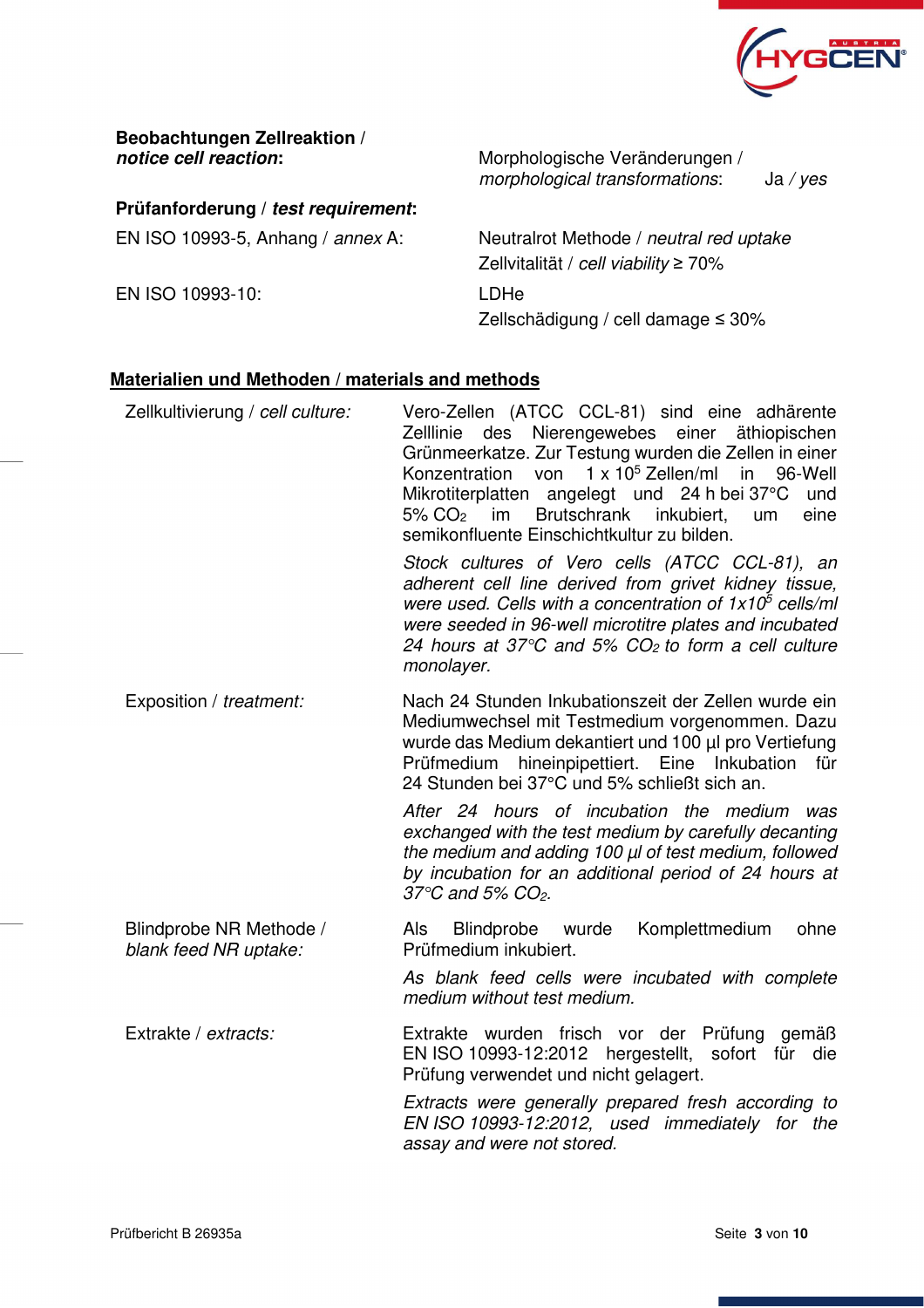

Prüfmedium / test medium: Das Prüfmedium ist der Extrakt (100%) oder eine Verdünnung davon, welche mit Komplettmedium hergestellt wurde.

> The test medium is either the neat extract (100%) or a dilution of it, prepared with complete cell culture medium.

NR Methode / NR uptake: Vitale Zellen nehmen den Farbstoff Neutralrot auf. Tote Zellen können den Farbstoff nicht aufnehmen und bleiben ungefärbt. Die Farbintensität der Eluationslösung wurde photometrisch bei 540nm gemessen.

> Viable cells incorporate the dye neutral red. Dead cells do not incorporate the dye and remain unstained.The intensity of the colour of the eluation solution was measured by using photometric determination at 540nm.

LDHe Methode / LDHe method: Lactatdehydrogenase (LDH), ein stabiles zytoplasmatisches Enzym, ist in allen Zellen präsent und wird bei Schädigung der Zellmembran oder Zell-Lyse in das Zellmedium freigesetzt. LDH reduziert Pyruvat zu Lactat, indem NADH zu NAD+ oxidiert wird. Die Umwandlung von NADH wird durch eine katalytisch gekoppelte gleichzeitige Umwandlung von INT zu einem unlöslichen Formazansalz photometrisch bestimmt.

> Lactate dehydrogenase (LDH), a stable cytoplasmic enzyme, is present in the cytosol, but released into the medium if the cell membrane is damaged or the cells lyse. LDH reduces pyruvate to lactate in the presence of NADH, which is reduced to NAD+. Photometric detection follows the consumption of NADH using a catalytically coupled concomitant conversion of INT to an insoluble formazan salt as measurement endpoint

Referenzkontrolle NR Methode / reference control NR method: Als Negativkontrolle wurde sterile Baumwolle in Komplettmedium verwendet. Zusätzlich wurde als Positivkontrolle 0,15mg/ml Natriumdodecylsulfat im Test eingesetzt.

> As negative control, cells were incubated with sterile cotton in complete medium. As positive control, cells were incubated in complete medium containing 0.15 mg/ml sodium dodecyl sulfate.

Kontrollen LDH Methode / controls LDH method: Als Negativkontrolle wurde Zellmedium ohne Prüflösung inkubiert. Zur Überprüfung der maximalen LDH-Freisetzung wurde zusätzlich als Positivkontrolle Triton X eingesetzt.

> As negative control cells were treated with complete culture medium. The positive control for LDHe is Triton X, which results in maximal release of LDH from cells.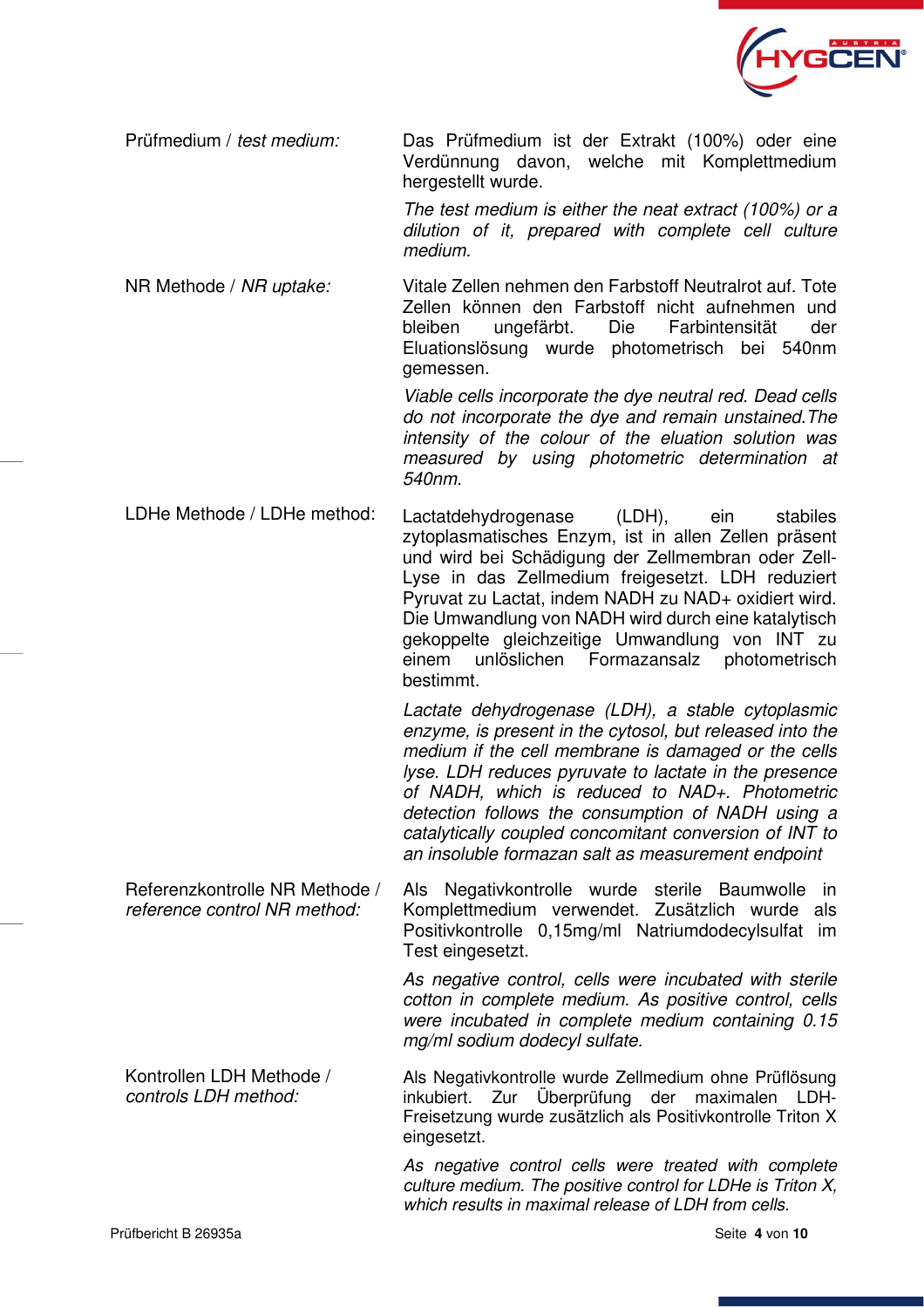

| Neutral Rot Ergebnisauswertung /<br>neutral red result evaluation: | Die optische Dichte (A <sub>540</sub> ) von 12 Parallelansätzen wird<br>ermittelt. Eine Zellvitalität von weniger als 70%<br>bezogen auf die Blindprobe gilt als zytotoxisches<br>Ergebnis.                                                                                                                                                                                                                                                |                                   |                       |                                |  |
|--------------------------------------------------------------------|--------------------------------------------------------------------------------------------------------------------------------------------------------------------------------------------------------------------------------------------------------------------------------------------------------------------------------------------------------------------------------------------------------------------------------------------|-----------------------------------|-----------------------|--------------------------------|--|
|                                                                    | Optical density $(A_{540})$ of 12 wells was determined. A cell<br>viability of less than 70% relative to the blank feed is<br>considered to be a cytotoxic result.                                                                                                                                                                                                                                                                         |                                   |                       |                                |  |
| LDHe Ergebnisauswertung /<br>LDHe evaluation:                      | Die LDH-Freisetzung von 6 Parallelansätzen wurde<br>ermittelt und relativ zur Positivkontrolle berechnet. Eine<br>LDH-Freisetzung von >30% der Positivkontrolle zeigt<br>eine signifikante Schädigung der Zellmembranen an.<br>LDH release of 6 wells was determined and calculated<br>relative to the positive control. A LDH-release of >30%<br>of the positive control shows a statistical significant<br>damage of the cell membranes. |                                   |                       |                                |  |
| NR-Medium / NRmedium:                                              | NR-Farbstoff, Wasser, DMEM /<br>NR- dye, water, DMEM                                                                                                                                                                                                                                                                                                                                                                                       |                                   |                       |                                |  |
| NR-Desorptionslösung /<br>desorption solution:                     | Ethanol-/Eisessig Lösung /<br>ethanol-/ glacial acetic acid solution                                                                                                                                                                                                                                                                                                                                                                       |                                   |                       |                                |  |
| Zellen / cells:                                                    | ATCC Nr. /<br>$No.$ :                                                                                                                                                                                                                                                                                                                                                                                                                      | Charge $/$<br>batch:              | Passage /<br>passage: | Firma /<br>company:            |  |
|                                                                    | CCL <sub>81</sub>                                                                                                                                                                                                                                                                                                                                                                                                                          | LOT 2695                          | P <sub>35</sub>       | Friedrich-<br>Loefler-Institut |  |
|                                                                    | Charge $/$<br>batch:                                                                                                                                                                                                                                                                                                                                                                                                                       | Ablaufdatum /<br>expiration date: |                       | Firma /<br>company:            |  |
| DMEM:                                                              | 0000938243                                                                                                                                                                                                                                                                                                                                                                                                                                 | 2022-10-05                        |                       | Lonza                          |  |
| Serum / serum:                                                     | <b>BCBW5782</b>                                                                                                                                                                                                                                                                                                                                                                                                                            | 2023/01                           |                       | Sigma-Aldrich                  |  |
| Antibiotika / antibiotics:                                         | <b>MS00K1</b>                                                                                                                                                                                                                                                                                                                                                                                                                              | 2021-11-23                        |                       | biowest                        |  |
| Komplettmedium /<br>complete medium:                               | Herstellungsdatum / date of production:<br>2021-02-02                                                                                                                                                                                                                                                                                                                                                                                      |                                   |                       |                                |  |

#### **Abkürzungen / abbreviations**

| <b>DMEM</b>                | Dulbecco's Modified Eagle's Medium        | Dulbecco's Modified Eagle's Medium           |
|----------------------------|-------------------------------------------|----------------------------------------------|
| <b>FBS</b>                 | Fetales Kälberserum                       | <b>Fetal Bovine Serum</b>                    |
| Pen/Strep                  | Penicillin, Streptomycin Antibiotialösung | Penicillin, Streptomycin antibiotic solution |
| <b>ATCC</b>                | American Type Culture Collection          | The American Type Culture Collection         |
| <b>NR</b>                  | Neutralrot                                | Neutral red                                  |
| ml                         | Milliliter                                | Millilitre                                   |
| μl                         | Mikroliter                                | Microliter                                   |
| <b>Optische Dichte (A)</b> | Absorption (A)                            | Absorbance (A)                               |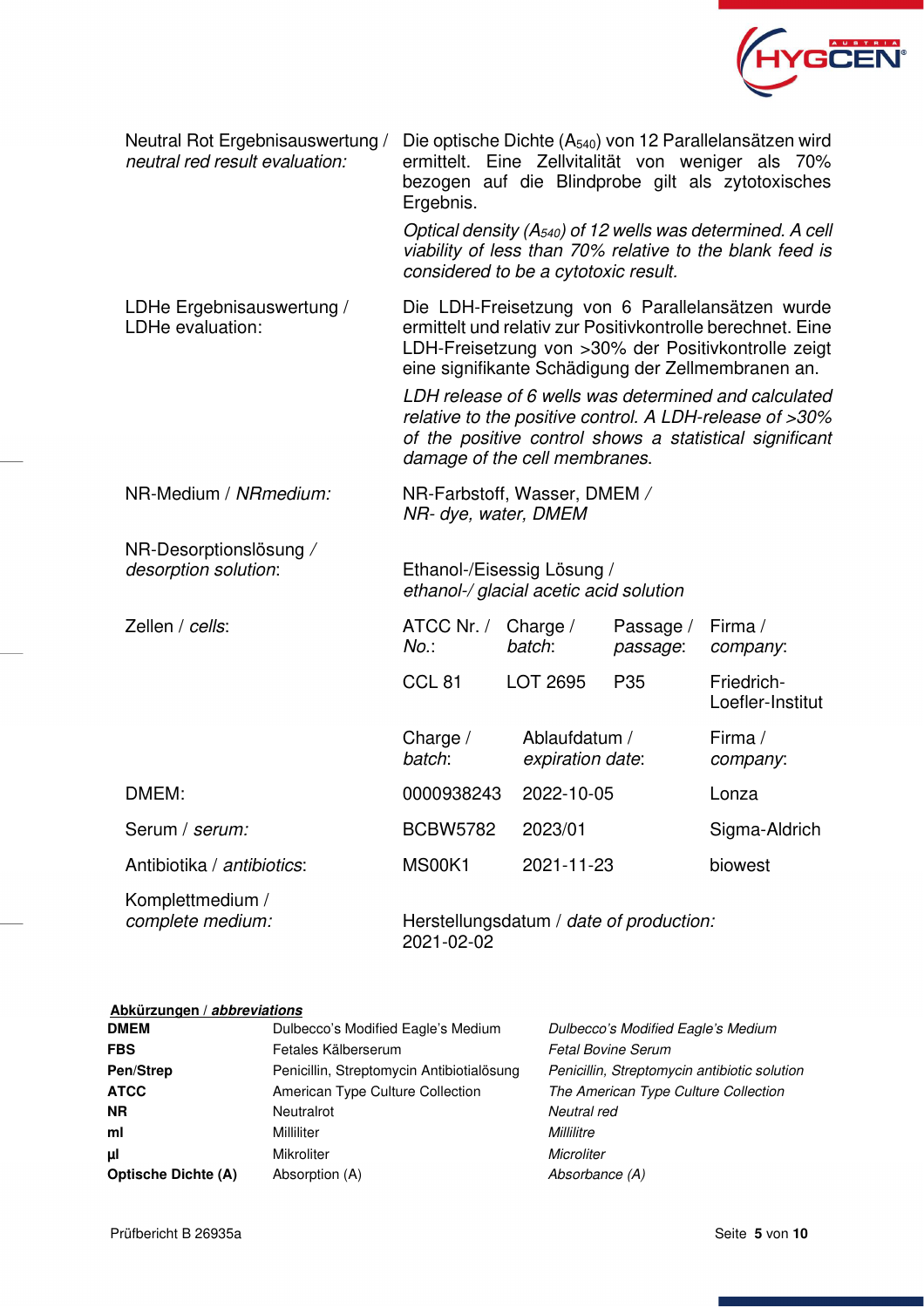

## **Ergebnisauswertung Neutralrot Methode / result neutral red uptake:**

## **Abbildung 1 / Figure 1: Boxplot der Zellvitalität / Boxplot of the cell viability B 26935a**



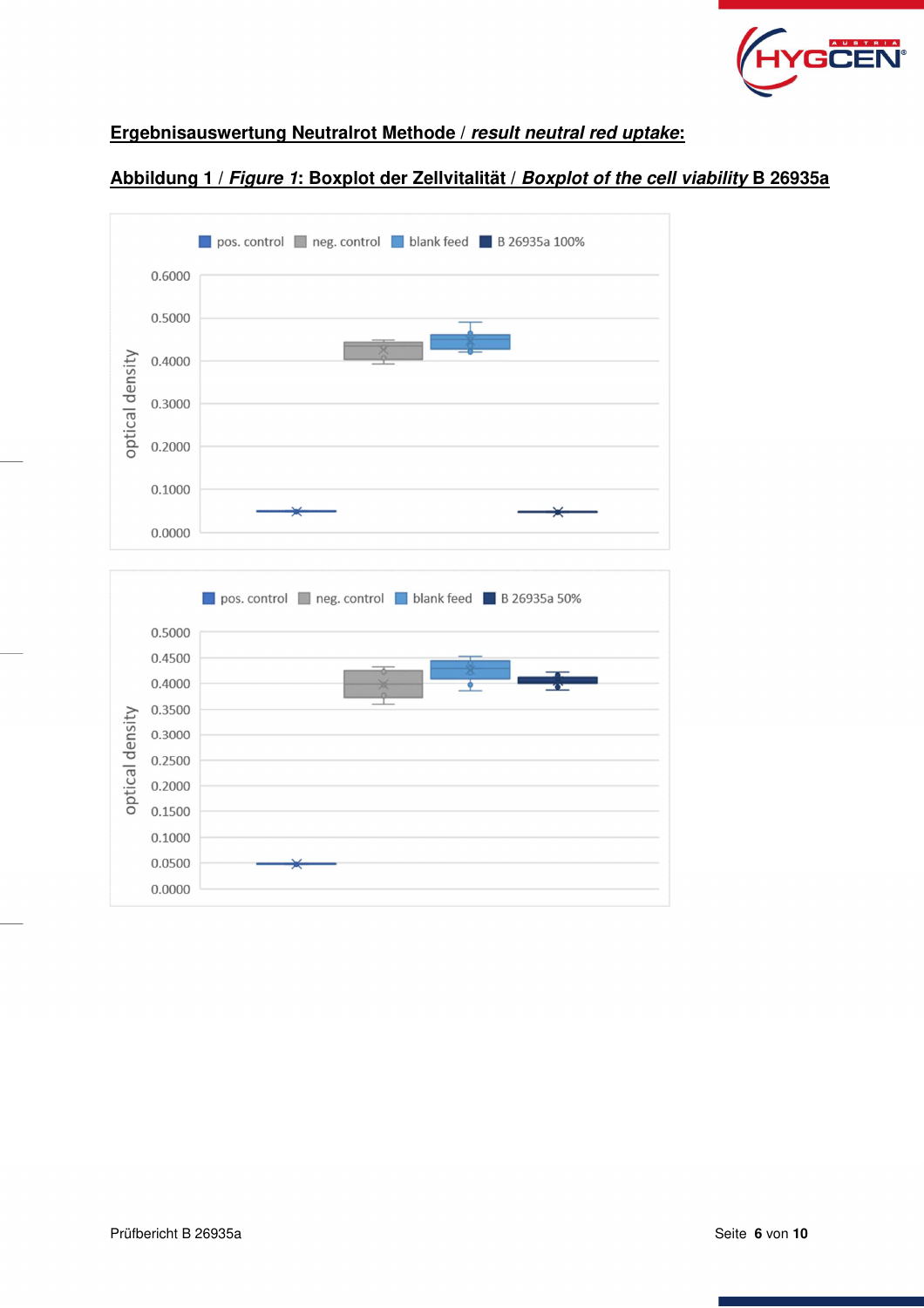

|                                        | N  | Durch-<br>schnitt /<br>mean | <b>Zellvitalität</b><br>$/$ cell<br>viability $(\%)$ | <b>Minimum</b> | <b>Maximum</b> | Standard-<br>abweichung /<br>standard<br>deviation | $p$ -value <sup>1</sup> |
|----------------------------------------|----|-----------------------------|------------------------------------------------------|----------------|----------------|----------------------------------------------------|-------------------------|
| <b>Blind-</b><br>probe /<br>blank feed | 9  | 0.448                       | 100.00                                               | 0.421          | 0.491          | 0.022                                              |                         |
| Neg.<br>Kontrolle /<br>neg.<br>control | 6  | 0.426                       | 95.10                                                | 0.393          | 0.448          | 0.022                                              |                         |
| Pos.<br>Kontrolle /<br>pos.<br>control | 9  | 0.049                       | 10.86                                                | 0.047          | 0.050          | 0.001                                              |                         |
| <b>B</b> 26935a<br>100%                | 12 | 0.048                       | 10.59                                                | 0.046          | 0.049          | 0.001                                              | 0.829                   |
| <b>B</b> 26935a<br>50%                 | 12 | 0.404                       | 94.82                                                | 0.387          | 0.421          | 0.009                                              | 0.941                   |

#### **Tabelle 1 / Table 1: Deskriptive Statistik / Descriptive statistics B 26935a**

#### **Ergebnis / result B 26935a:**

10.59% Zellvitalität in Bezug auf die Blindprobe bei 100% Extrakt /

cell viability regarding to the blank feed using the 100% extract solution. 94.82% Zellvitalität in Bezug auf die Blindprobe bei 50% Extrakt / cell viability regarding to the blank feed using the 50% extract solution.

Verifizierung des Verfahrens

OD der Blindprobe ≥ 0,3

Eine Prüfung erfüllt die Annahmekriterien, wenn der linke und der rechte Mittelwert der Blindproben um nicht mehr als 15% vom Mittelwert aller Blindproben abweichen.

Verification of the process:

OD of blind value *≥* 0.3

Test was considered as positive when the difference of the mean values of the blank feeds on the left and on the right side of the plate do not deviate more than± 15% from all blank feeds together.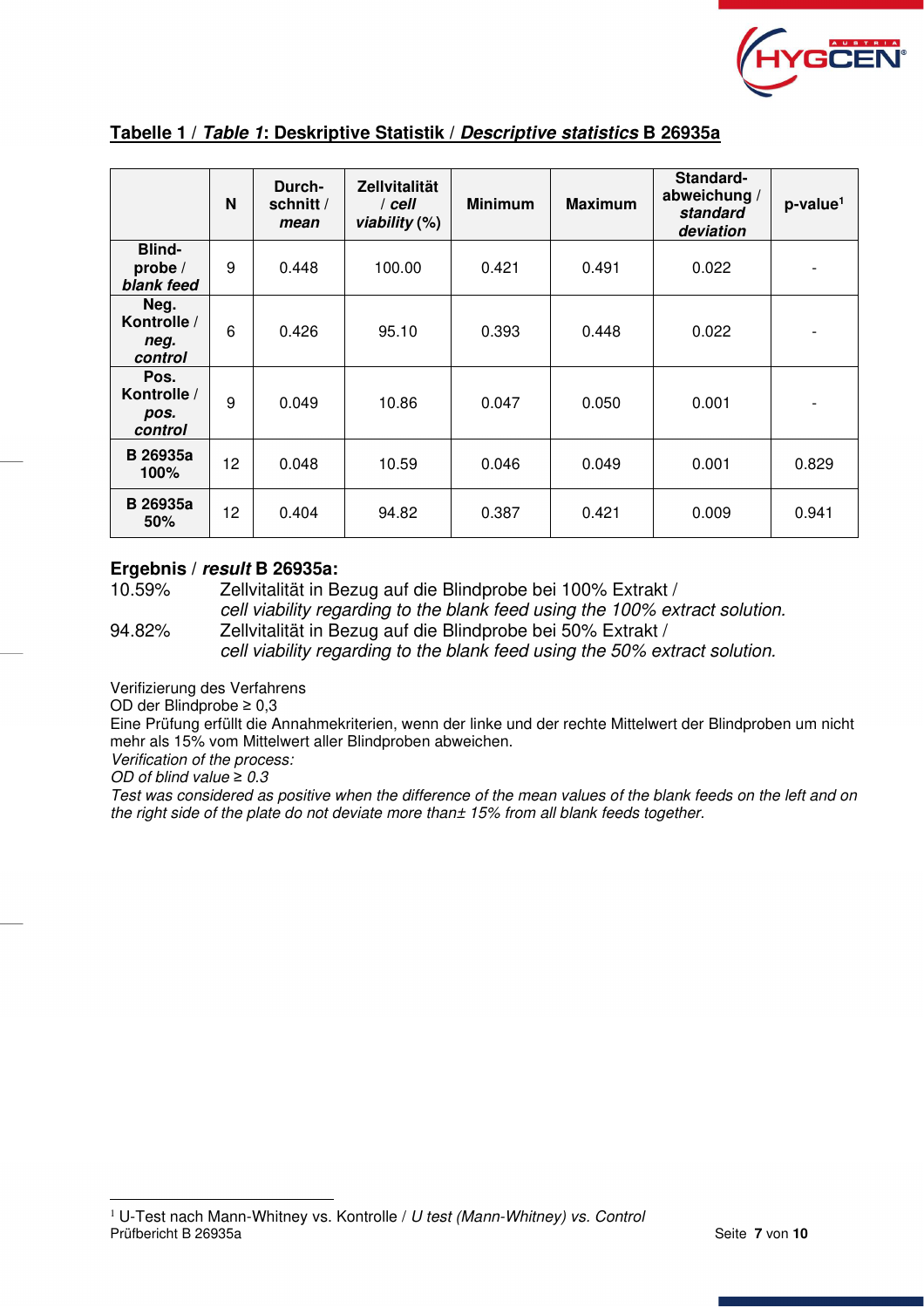

# **Ergebnisauswertung LDH Methode / result LDH method:**



# **Abbildung 2 / Figure 2: Freisetzung / release B 26935a**

## **Tabelle 2 / Table 2: Deskriptive Statistik Descriptive statistics B 26935a**

|                                        | N | Standardabweichung /<br>standard deviation | LDH Freisetzung /<br>LDH release (%) |
|----------------------------------------|---|--------------------------------------------|--------------------------------------|
| Pos.<br>Kontrolle /<br>pos.<br>control | 6 | 0.09                                       | 100                                  |
| Neg.<br>Kontrolle /<br>neg.<br>control | 6 | 0.02                                       | 0.00                                 |
| <b>B</b> 26935a<br>100%                | 6 | 0.02                                       | 0.98                                 |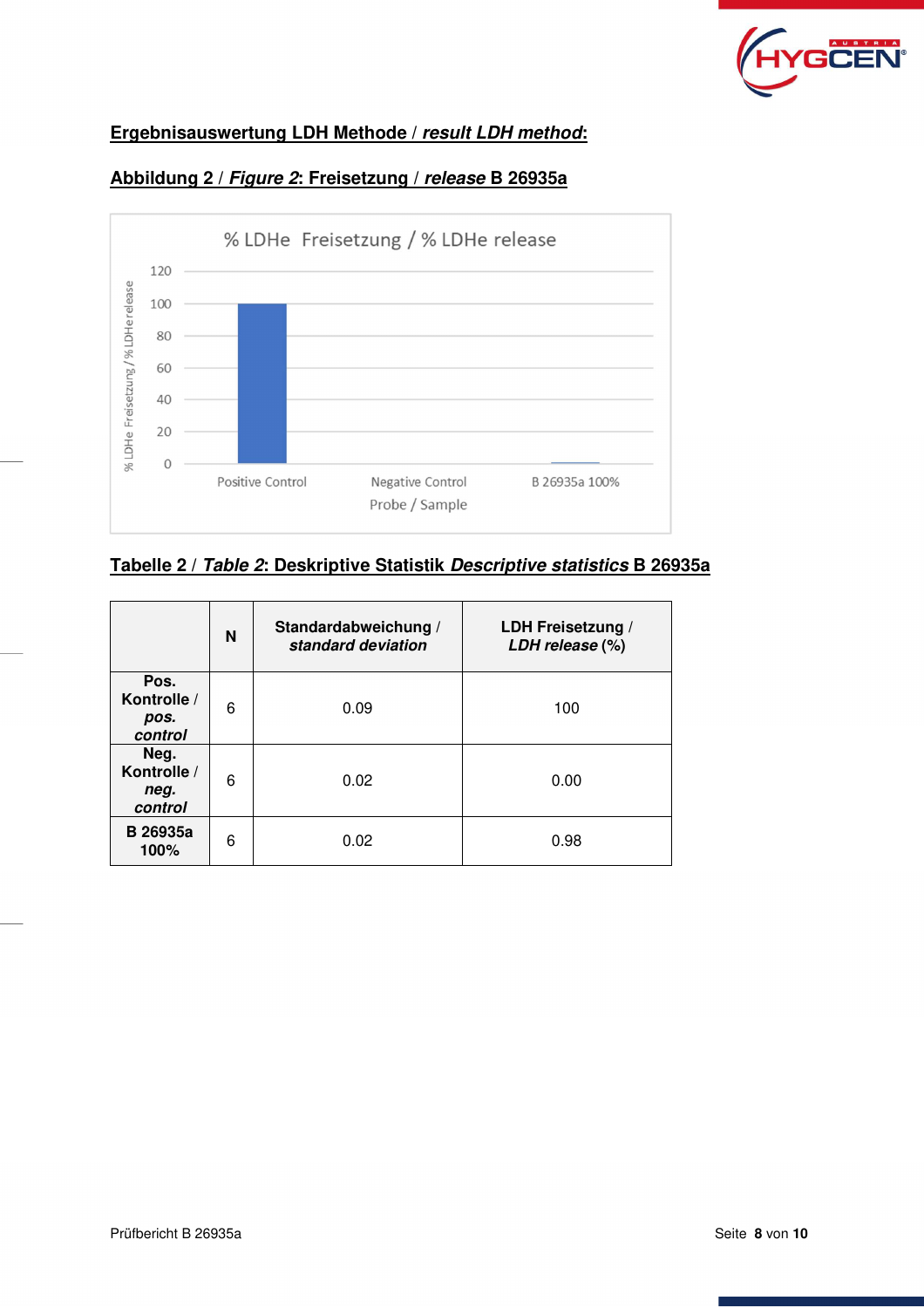

**Schlussfolgerung /** 

**conclusion:** Bei 50% Extrakt des Produktes **Medizinische MNS-Masken** resultierte eine Zellvitalität von mehr als 70% im Vergleich zur Blindprobe und ist deshalb als nicht zytotoxisch zu bewerten.

> The extract of 50% the product **Medizinische MNS-Masken** resulted in a cell viability of more than 70% in comparison to the blank feed and can therefore be considered as not cytotoxic.

> Der Extrakt des Produktes **Medizinische MNS-Masken** resultierte in einer LDH-Freisetzung von weniger als 30% im Vergleich zur Kontrolle und ist deshalb als nicht irritativ zu bewerten.

> The extract of the product **Medizinische MNS-Masken** resulted in a LDH release less than 30% in comparison to the control and is therefore considered to be not irritative.

Archivierung /

Archiving: Eine Ausfertigung des Berichtes wird zusammen mit den Rohdaten im Archiv der HygCen Austria GmbH aufbewahrt. / A copy of this report is kept together with the raw data in the archive of HygCen Austria GmbH.

Hinweis / Note: Der vorliegende Prüfbericht bezieht sich ausschließlich auf die dem Labor vorliegenden Prüfgegenstände. Jede auszugsweise Vervielfältigung bedarf der schriftlichen Genehmigung durch die HygCen Austria GmbH. / The present test report refers exclusively to the test objects available to the laboratory. Any duplication in extracts requires the written permission of HygCen Austria GmbH.

Prof. Dr. med. H.-P. Werner

Technischer Leiter / technical manager

Monika Feltoen Stellvertretender technischer Leiter / vice technical manager